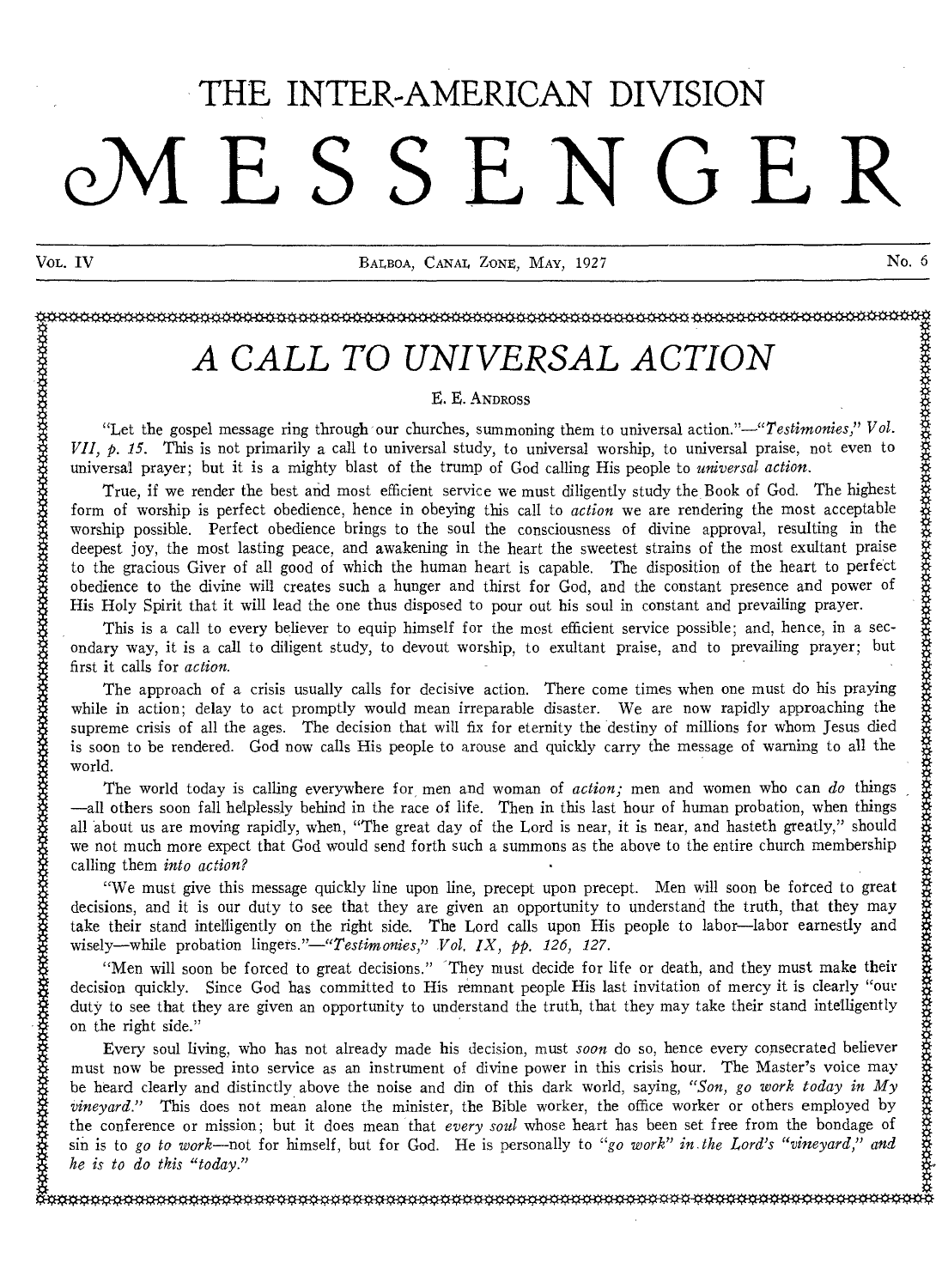#### *MARRIAGE INSTITUTION NO. 1*

1. By whom and when was marriage instituted?

It was instituted in the Garden of Eden, before man transgressed the command of God. See Gen. 2:20-24.

"God Himself gave Adam a companion. He provided 'an help meet for him,'—a helper corresponding to him,—one who was fitted to be his companion, and who could be one with him in love and sympathy. Eve was created from a rib taken from the side of Adam, signifying that she was not to control him, as the head, nor to be trampled under his feet as an inferior, but to stand at his side as an equal, to be loved and protected by him. A part of man, bone of his bone, and flesh of his flesh, she was his second self: showing the close union and the affectionate attachment that should exist in this relation. For no man ever yet hated his own 'For no man ever yet hated his own flesh, but nourisheth and cherisheth it.' Therefore shall a man leave his father and mother, and shall cleave unto his wife; and they shall be one.'

"God celebrated the first marriage. Thus the institution has for its originator the Creator of the universe. 'Marriage is honorable;' it was one of the first gifts of God to man, and it is one of the two institutions that, after the fall, Adam brought with him beyond the gates of Paradise. When the divine principles are recognized and obeyed in this relation, marriage is a blessing; it guards the purity and happiness of the race, it provides for man's social needs, it elevates the physical, the intellectual, and the moral *nature."—"Patriarchs and Prophets," page 46.* 

2. What is the nature of this institution?

"Marriage was in God's order; it was one of the first institutions which He established. :z gave special directions concerning this ordinance, clothing it with sanctity and beauty." *—Id. 101.* 

"The instruction given to Abraham, touching the sacredness of the marriage relation, was to be a lesson for all ages. It declares that the rights and happiness of this relation are to be carefully guarded, even at a great sacrifice. Sarah was the only true wife of Abraham. Her rights as a wife and mother, no other person was entitled to share. She reverenced her husband, and in this she is presented in the New Testament as a worthy example. But she was unwilling that Abraham's affections should he given to another."—/d. *p. 147.* 

"The marriage relation is holy, but in this degenerate age it covers vileness of every de-<br>scription. It is abused, and has become a It is abused, and has become a crime which now constitutes one of the signs of the last days. . . . When the sacred nature and the claims of marriage are understood, it will even now be approved of heaven, and the result will be happiness to both parties, and God will be glorified."-"Testimonies," Vol. II, p. *252.* 

3. Upon what does the happiness and prosperity of the marriage relation depend? See Amos 3: 3.

"The happiness and prosperity of the marriage relation depends upon the unity of the parties; but between the believer and the unbeliever there is a radical difference of tastes, inclinations and purposes."

"The happiness and prosperity of the married life depends upon the unity of the parties. How can the carnal mind harmonize with the mind that is assimilated to the mind of Christ? One is sowing to the flesh, thinking and acting in accordance with the promptings of his own heart; the other is sowing to the Spirit, seeking to repress selfishness, to overcome inclination, and to live in obedience to the Master, whose servant he professes to *be."—"Testimo-nies," Vol. IV, p. 507.* 

4. What is the object of the marriage relation?

The grace of Christ, and this alone, can make this institution what God designed it should be,—an agent for the blessing and uplifting of humanity. And thus the families of earth, in their unity and peace and love, may represent the family of heaven."—"Mount *of Blessing," p. 101.* 

"The family tie is the closest, the most tender and sacred, of any on earth. It was<br>designed to be a blessing to mankind. And it designed to be a blessing to mankind. is a blessing wherever the marriage covenant is entered into intelligently, in the fear of God, and with due consideration for its responsibilities."—"Ministry *of Healing," p. 336.* 

#### 5 In selecting a life companion, what should we consider as essential?

"Let those who are contemplating marriage weigh every sentiment and watch every development of character in the one with whom they think to unite their life destiny. Let every step toward a marriage alliance be characterized by modesty, simplicity, sincerity, and an earnest purpose to please and honor God. Marriage affects the after life both in this world and in the world to come. *A sincere Christian will make no plans that God cannot approve."— "Ministry of Healing," p. 359.* 

"Examine carefully to see if your married life would be happy, or inharmonious and wretched. Let the question be raised—Will this union help me heavenward? will it increase my love for God? and will it enlarge my sphere of usefulness in this life? If these reflections present no drawbacks, then in the fear of God move forward."—"Fundamentals *of Christian Education," pp. 104, 105.* 

"Let the woman who desires a peaceful, happy union, who would escape future misery and sorrow, inquire before she yields her affections: Has my lover a mother? What is the stamp of her character? Does he recognize his obligations to her? Is he mindful of her wishes and happiness? If he does not respect and honor his mother, will he manifest respect and love, kindness and attention, toward his wife? When the novelty of marriage is over, will he love me still? Will he be patient with my mis-takes, or will he be critical, overbearing and dictatorial? True affection will overlook many mistakes: love will not discern them."-"Fundamistakes; love will not discern them.' *mentals of Christian Education," p. 10S.* 

"Before giving her hand in marriage, every woman should inquire whether he with whom she is about to unite her destiny is worthy. What has been his past record? Is his life pure? Is the love which he expresses of a noble, elevated character, or is it a mere emotional fondness? Has he the traits of character that will make her happy? Can she find true peace and joy in his affections? allowed to preserve her individuality, or must her judgment and conscience be surrendered to the control of her husband? As a disciple of Christ she is not her own; she has been bought with a price. Can she honor the Saviour's claims as supreme? Will body and soul, thoughts and purposes, be preserved pure and holy? These questions have a vital bearing upon the well-being of every woman who enters the marriage *relation."—"Testimonies," Vol. V, p. 362.* 

6. Is the fear of God and His glory always considered by the parties contemplating marriage?

"How often marriages are formed between the godly and the ungodly, because inclination<br>governs the selection of husband or wife! The governs the selection of husband or wife! parties do not ask counsel of God, nor have His glory in view. Christianity ought to have a controlling influence upon the marriage relation; but it is too often the case that the motives that lead to this union are not in keeping with Christian principles. *Satan is constantly seeking to strengthen his power over the people of God by inducing them to enter into alliance with his subjects;* and in order to accomplish this, he endeavors to arouse unsanctified passions in the heart. But the Lord has in His Word plainly instructed His people not to unite themselves with those who have not His love abiding in them. 'What concord bath Christ with Belial? or what part has he that believeth with an infidel? and what agreement hath the temple of God with idols?' "—"*Patriarchs and Prophets,"* p. 563.

## *"PERSONAL TOUCH WORK"*

 $-1$ 

**"I** see the great need of 'personal touch work,'" wrote some one to me recently. That is a great discovery; because it is largely through personal invitations that men and women, and boys and girls, are won to Christ. "This was Christ's method. His work was largely made up of personal interviews."

And this is the work to which our young people are called. In the message that was sent to our young people back in 1893, it said, "All should realize that they are to seek counsel of God, that by well-directed personal efforts they may save souls for whom Christ died." And this is a work which we all can do. There is an old song that says, "If you cannot speak like angels, If you cannot preach like Paul,

You can tell the love of Jesus,

You can say He died for all."

Does it not thrill your soul to realize that right in your neighborhood, your school, or your home, there is some one you can lead to Jesus by personal effort? - someone that God expects you to lead to Him? Pray that God will give you a burden for a soul. And He will. Pray for that one, and God will send His Holy Spirit. Keep on praying. Pray for grace to speak the words that are uppermost in your mind. And God will answer. And when you begin to tell of your love for God, and how you want this one to love Him too, it will not be nearly so hard as you thought.

Rarely have I found young people who did not appreciate my personal interest in their spiritual welfare. Many times, those who are not Christians wonder why Christians are so slow to speak to others about religion. They really think that Christ does not mean as much to us as we profess. And they think right. There is something wrong with our experience if we are not trying to lead others to Jesus.

Every Missionary Volunteer society should have at least one Prayer and Personal Worker's Band. It should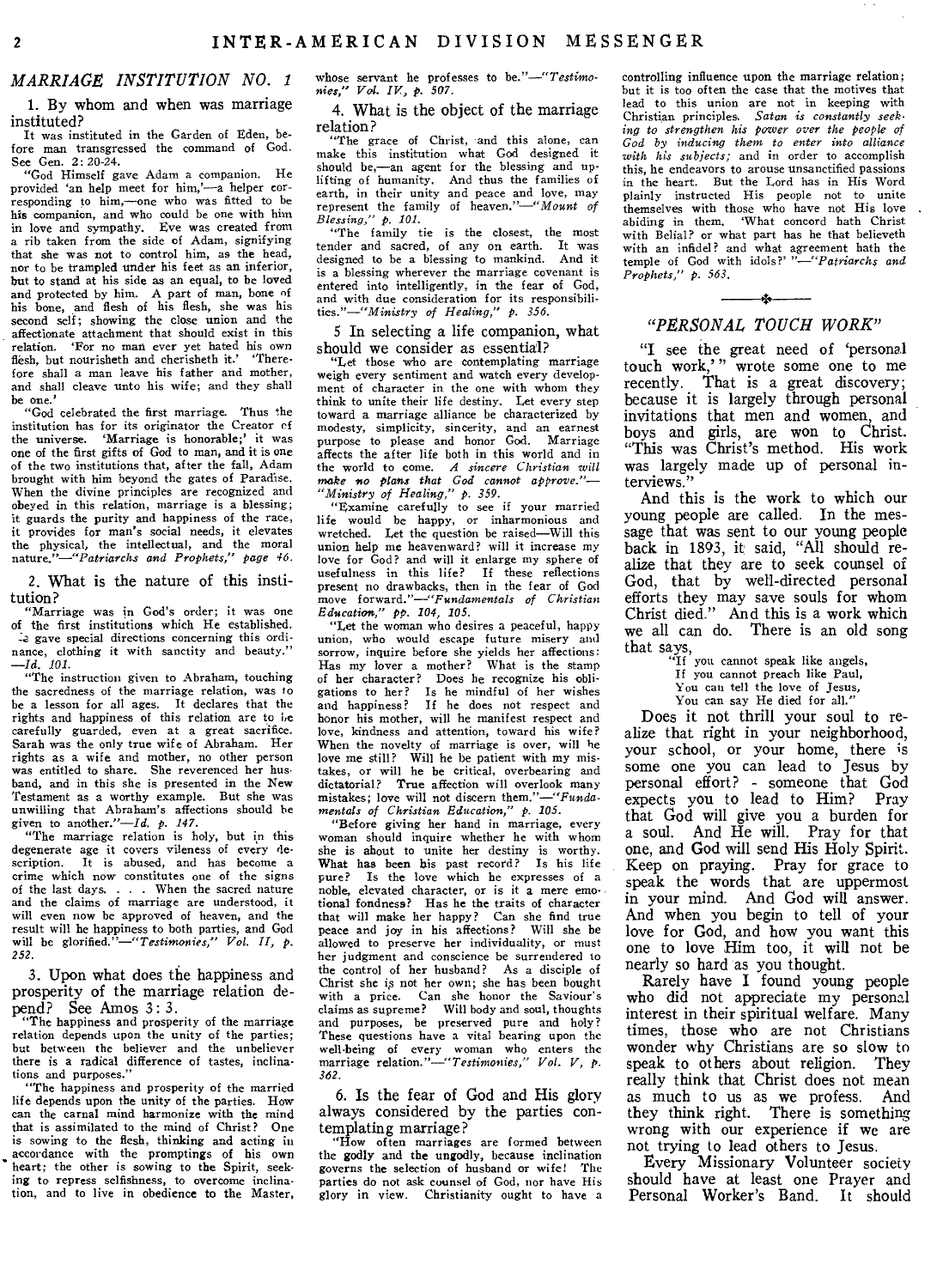consist of the officers and as many others as will unite with them "to pray together" and "put forth united action." If the number is large, you can divide. Such a band is the life of the society. Such a band may be the means of resurrecting a dead society. "All who engage in ministry are God's helping hand. They are co-workers with the angels;

rather they are the human agencies through whom the angels accomplish their mission. Angels speak through their voices, and work by their hands. And the human workers, co-oper-<br>ating with the heavenly agencies, have the<br>benefit of their education and experience." –<br>"*Education," page 271*.

M. E. KERN.

#### ANTILLIAN UNION MISSION Josefina 56, Havana, Cuba

 $\mathcal{L}$ 

J. A. LELAND - - - *Superintendent* **N. L. TAYLOR** - - - - *Secv. Treas. Secy.-Treas.* 

#### *SANTO DOMINGO GENERAL MEETING*

The first biennial general meeting for the Santo Domingo Mission was held in the new church at Santo Domingo City, February 3-13. Until 1925 Santo Domingo was a part of the Porto Rican Mission. Thus the work is growing under the careful supervision of the Inter-American Division. The work in Santo Domingo started under great hardships. Imprisonment came to some of the early believers, and even yet a fanatical prejudice makes it difficult to prosecute the work<br>in some parts of the country. But in some parts of the country. prosperity has attended the preaching of the message and the membership is making steady growth. At the close of 1926 the membership was 212. There are now six churches organized and seven unorganized companies. A wise provision has been made to house properly the congregations and neat and comfortable churches help to give our work favorable standing with the public.

The financial report of the mission shows a gain over previous reports. Tithe for 1925 was \$2,688.91 while for 1926 it was \$2,802.17, a gain over the preceding year of \$113.26. Offerings to missions for the two year period were also above past records. For 1925 the total was \$2,566.98 and for 1926, \$2,618.41. The colporteurs sold \$7,268.16 worth of literature during the two year period. Steps were taken at the February meeting to strengthen this branch of the work, and a much larger record should be made during the present year.

The mission schools have been an important feature of the work in this field in breaking down prejudice and opening homes for the presentation of the truth. Seven such schools are being conducted at the present time and there are openings for several more. We are developing some promising young workers in this line of missionary endeavor who should be useful in other lines of work as the way is opened. The government is very kindly disposed to our school work and this in turn has given us favor with local officials where these schools are in operation.

The workers and members told of many interests in various parts of the country, and many are keeping the Sabbath. Our lay-members in a number of places are doing faithful work to give the message to others, and God is blessing their ministry. One church of 31 members reported that 32 others were keeping the Sabbath and preparing for baptism. Elder C. V. Achenbach is the superintendent of the Santo Domingo Mission, and Brother B. Bullard, the secretary-treasurer. Prospects are bright for the future in this interesting field, and a goodly harvest will yet be gathered for the Master.

J. A. STEVENS.

#### $\rightarrow$ *OUR COLPORTEURS*

No words of appreciation are strong enough to emphasize the value of the work of our faithful colporteurs. Their

#### \*\*\*\*\*\*\*\*\*\*\*\*\*\*\*\*\*\*\*\*\*\*\*\*\*\*

*HOMEWARD MEDITATIONS* 

*Let me be thankful for all blessings received in meeting today.* 

*I have been getting, now let me give.* 

*Let me grow more earnest as I mingle with those who are indifferent.* 

*By daily Bible* study, *secret* prayer, and *quiet meditation, let me continue to grow* in my *Christian experience.* 

*Let my daily actions prove that my life, my time, and my money all belong to God.* 

*Let me plan everything with reference to the needs of others, not my own.* 

Let me never again be led astray by my feel*ings but let me ever cling to my determined purpose to be an earnest Christian.* 

*Let me be* a *winner of souls, always realising that life holds no privilege* more *precious than to give itself for the salvation of others.* 

Let me make Henry Clay Trumbull's life<br>purpose my own: "I have resolved that when*ever I am in such intimacy with a soul as to be justified in choosing the subject for conversation, the theme of themes shall have prominence between* us *so that I may learn his need and if possible, help him."* 

*Let me rise above fault-finding, jesting,* and *gossiping, and become absorbed in the great* 

*work of giving the Third Angel's Message. - Let me remember that my life is somebody's Bible, and that it should be so* **true** *to principle that it will lead others to Christ.* 

*Let* **me** *each morning* pray: *Take me, 0 Lord, as wholly Thine. I lay all my plans at Thy feet. Use me today in. Thy service. Abide with me and let all my work be wrought in Thee.* 

\*\*\*\*\*\*\*\*\*\*\*\*\*\*\*\*\*\*\*\*\*\*\*\*\*\*\*

influence is met wherever a minister or a Bible worker goes. Very often these reap the results of what the colporteurs have sown,— often sown under hardships and with tears, in true apostolic fashion. Few there are who bear this burden patiently year after year as has Brother Augustin Borrero, our veteran colporteur.

Since our last biennial report we have developed a new type of colporteur in this field. This colporteur is the girl who earns her scholarship through canvassing. There are four who belong to this class, two of whom have gained their scholarship two years in succession. We praise God for the success that has crowned the efforts of these undaunted young missionaries of the printed page. Their example has brought to our youth a new vision, the effect of which is incalculable.

The anxiety to give her daughter the privilege of a Christian education, has taken one sister from her home for weeks at a time selling little books up and down the streets of the towns and villages of the island. Losses and trials have not been able to shake her purpose; her feet refused to tire until she obtained the amount necessary to keep her daughter in school. We feel certain that God will recognize the earnest service of this mother and in heaven she will receive her reward.

Other young people, boys and girls, are either paying their way through school by canvassing in their spare time or are devoting all their time to the sale of literature with the view of entering school at the opening of the next session. H. E. BAASCH.

## $\overline{\phantom{a}}$

#### *OUR CUBAN SCHOOL*

Although the Colegio Adventista de Cuba is not all that could be desired, we have much to make us thankful to God. We are far from being a full grown institution, but we are plodding along meeting difficulties and laying them low as we pass on to success.

We have seen the hand of God working with us so constantly that I cannot doubt the success of our school here. As the years roll by we are striving to prepare adequately the young people of this field for efficient service, and we still trust that the Lord will open hearts and open the way for this training school to be fully manned and equipped to go ahead without handicaps.

The young people here are worthy of our utmost efforts, they are as consecrated a group of young people as I have ever met. A finer selection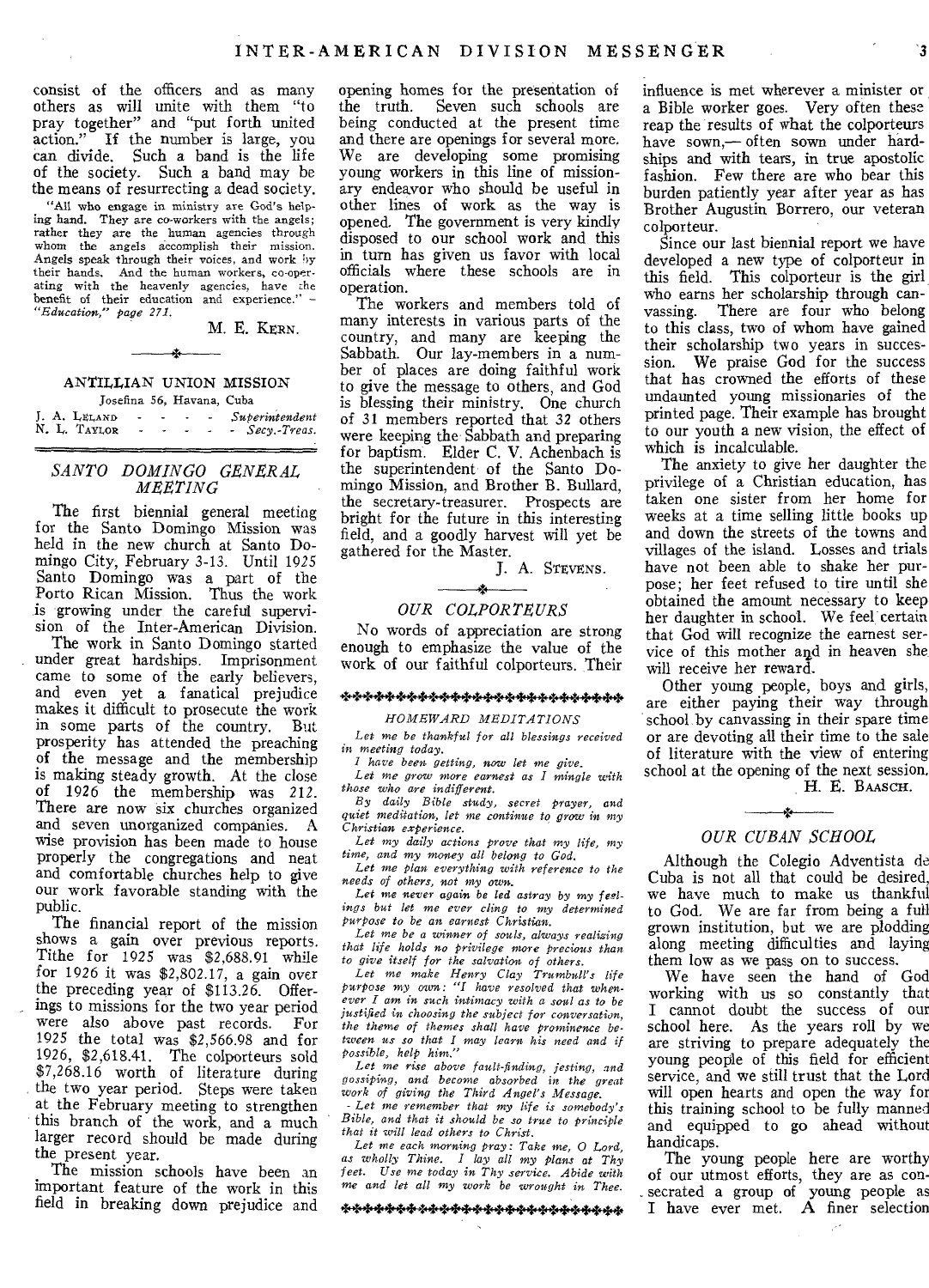it would be hard to find anywhere. And, dear brethren, as you give and pray for others remember us too. Put the Bartle school on your prayer list.

#### C. LAWRENCE POHLE  $\overline{\phantom{a}}$

#### CENTRAL AMERICAN UNION

#### Apartado 1059, San Jose, Costa Rica

|  | W. E. BAXTER       |  |  | Superintendent |
|--|--------------------|--|--|----------------|
|  | A. P. CHRISTIANSEN |  |  | Secy.-Treas.   |

#### *HITHERTO THE LORD HAS LED'*

On beginning my report, I feel to express thanks to our heavenly Father for His care and blessings, and for the manner in which the work has advanced during the past two years. Death took away from us our esteemed co-worker, Sister Amy Walters, who fell asleep in Jesus, July 29, 1925. The loss of this faithful soul-winner was felt keenly, but the memory of her life continues to stir us to greater diligence.

Our conference bathed by the Atlantic and Pacific oceans, divided by the Canal, bounded on the east by Colombia, and on the west by Salvador and Honduras, has the distinguishing features of uniting in one, five different peoples in a wonderful cause. Our territory of 106,590 square miles has a combined population of approximately 1,606,221.

While the official language is Spanish, the greater part of our work has been carried on in the English language. Since coming to the conference we have struggled to get workers into the field who could speak Spanish or who were capable of learning it. At this time I am glad to present to you Brethren Holder, Lusk, Shidler, Ellis, and Larson and Sister Correa, who are giving the whole or the major part of their time to the Spanish work. At the training school we have two teachers, too, who are teaching in the Spanish language.

Aside from the Spanish and English speaking peoples, we have several tribes of Indians who are clamoring for the truth. At Talamanca, Costa Rica, there is a marvelous opening among the Indians. Brother J. A. Walker has been back to visit them on two occasions. They are now waiting for us to send them permanent help. Work is opening up in several new places along the San Blas coast, also in parts of Nicaragua and other places in the Republic of Panama.

We have plans for the building of four new churches, and by present indications the Colon and Pan a in *<sup>a</sup>* churches will have to he enlarged to accommodate the people who desire to attend services.

*GATHERING SOULS AND CLEARING DEBTS* 

Four tent meetings have been held since our last conference session. All these meetings have brought new converts into the church, and reclaimed some who had grown cold. The advisability of employing tents for evangelical services has been amply demonstrated; for many people go to a tent who would not go to a church building.

In the providence of God we have been able to pay off a large part of the tract society debt. The indebtedness on the Panama and Colon churches has been wiped out. Represo, too, has dedicated its church free from debt.

Since the first of this year we have baptized in Chiriqui fourteen Spanish and sixty-two English speaking candidates.

For more than a year Nicaragua has been scourged by a revolution. This has been a great obstacle to the development of our work. Nearly all this trouble has been along the east coast so quite a number of converts there are waiting for a minister who can baptize them. On the western coast a number are waiting for this message of hope. An appeal signed by twenty persons came to me sometime ago.

*VALUE OF LITERATURE WORK* 

A man living on the Chagres River above Gamboa, through the reading of a tract, has begun to keep the Sabbath, and has bought a supply of tracts to dis• tribute in his town. At Arraijan Spanish school teacher, because of reading one of the Spanish Harvest Ingathering papers, has written making inquiry about our work. At San Andres, Colombia, a man is keeping the Sabbath because some one gave him a tract to read. I mention these incidents because I desire to emphasize the value of the circulation of our literature, and to show how susceptible the Spanish people are to our message.

#### *NEW WORKERS*

Several new workers have joined us: Sister Amelia Correa, Brother Ishmael Ellis, Elder and Sister Hutchinson, Brother and Sister Wallace Lusk, Brother and Sister Solomon Harriott, and Brother C. L. Stilson and family have come since our last session.

Brother Glen S. Ray and Mrs. Anderson have been added to our school faculty as Spanish teachers. There have been twelve church schools in different parts of the conference, aside from our training school at Las Cascadas.

*DEPARTMENTAL WORK* 

The Sabbath school, the Young People's, the Home Missionary and the Colporteur work, have been blessed through the faithful efforts of the leaders in these departments.

The treasurer's report will show in detail how we have been blessed of God with finances to carry on His work.

We have received during the twoyear period, \$31,853.66 in tithes, \$11, 234.23 from the Sabbath schools, and \$2,986.63 in other mission offerings. For local church work \$3,954.60 were raised and for home missionary work \$2,967.13, making a total of \$52,996.25 raised by our churches during the past two years. Our brethren have collected in the Harvest Ingathering campaigns \$7,003.76. All of this has been accomplished even though Nicaragua has suffered financially from her internal troubles.

- *NEEDS AND PLANS FOR THE FUTURE*  1. We all, brethren, have need of getting closer to the Lord, by consecrating ourselves anew and by raising up the family altar in our homes;
- 2. Each of us should set a goal for winning at least *one* person to the truth during the year;
- 3. Plans should be made to stimulate interest in our church schools. All Adventist children should be in our denominational schools;
- 4. Our Spanish paper *El Centinela* should have a larger circulation. We ought to use our literature more freely among our friends and neighbors;
- 5. This conference should send a teacher to the Talamanca Indians and maintain him there. The teacher must be able to teach in the Spanish language, and have a knowledge of simple treatments and remedies;
- 6. In order to develop properly the Spanish work in Panama City, we should plan at once for an adequate Spanish church building;
- 7. Our churches should be encouraged to reach the conference goals;
- 3. We need more Spanish workers to enter the places that are already open;
- 9. A greater number of our brethren should be encouraged to enter the colporteur work; 10. To encourage the reading of the "Testi-
- monies" and the *Review and Herald by*  every Seventh-day Adventist is another matter of capital importance;
- *11. Every Seventh-day Adventist a tithe payer*  is a goal that should be set and reached during the next two years; and
- 12. Brethren, we need a continuation of your loyal support and your prayerful co-operation in this great field.

At this time in behalf of our corps of workers, I desire to express our deep appreciation of your co-operation and support during the past biennial period; and I also desire to say to my co-laborers on the conference committee that my association with you has been one of the pleasant parts of my life's experience that I shall always remember.

Let all of us at this time renew our consecration to God and to His work until our task is finished.

## W. R. POHLE.

## !! REMEMBER !!

*BIG WEEK, June 4-11 SABBATH SCHOOL RALLY, July 16* 

Read by the conference president at the hien-. nial meeting of the West Caribbean Conference.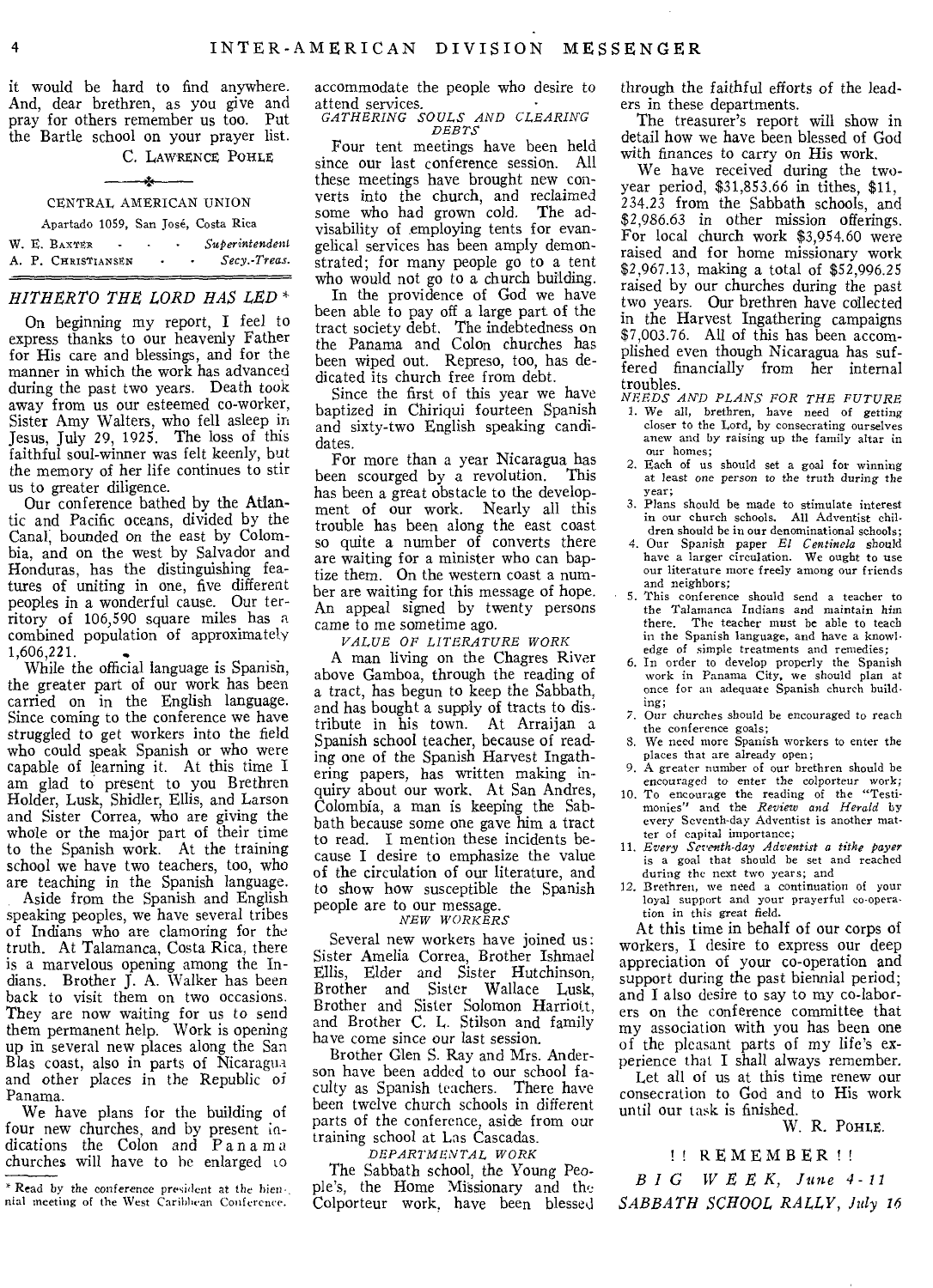#### *MORE THAN A HUNDRED IN SIX MONTHS*

Our experience in Colon, Panama, so far has been of a very encouraging nature. We have enjoyed visiting and praying with the people in their homes, and they, in turn, have given us the very best of help and co-operation in our public work.

Shortly after our arrival, the latter part of July, 1926, we set two goals. One was for one hundred souls before the end of the year and the other was to pay the church debt. We are happy to report at this time that the Lord blessed us in attaining both goals; and in addition, He helped us to raise funds for much needed improvements on the .church building.

Our Thursday and Sunday evening revival meetings, together with our Wednesday evening and Sabbath services, have been very fruitful. Hardly a Sabbath has passed without one to five or more have come forward and signed the covenant. At the end of the year 118 had taken their stand for the truth. January 2, we began a series of tent meetings. At the end of a seven-weeks effort, fifty-two more had definitely decided to unite with the church, while many more were in the valley of decision. I especially desire to mention the faithful help of our church choir and the entire church membership in this series of meetings.

During the past eight months 180 have signed the covenant and 101 have already been baptized, while a number of others have been received on profession of faith. Some of our sisters, who have been praying for years, have been rewarded in seeing their husbands take their stand for this message.

Our tithes and offerings have increased and there is a spirit of brotherly love and zeal for the finishing of the work manifest throughout the entire church.

Mrs. Hutchinson, by her continual visiting and Bible work, shares equally with me in all this work, and together we give our Lord all the glory and praise due to His holy name.

L. L. HUTCHINSON.

#### EAST CARIBBEAN UNION CONFERENCE

|  |             | Box 221, Port of Spain, Trinidad |        |        |        |                           |
|--|-------------|----------------------------------|--------|--------|--------|---------------------------|
|  |             |                                  |        |        |        | M. A. HOLLISTER President |
|  | ETHEL EDMED | $\sim$ 100 $\mu$                 | $\sim$ | $\sim$ | $\sim$ | $Sec'y-Treas$ .           |

### *GREATER PROGRESS STILL*

Our meeting in the Leeward Islands Conference has closed, and I am happy to say that it was an especially fine con-Pastor Edmed secured the motion picture theatre for the ten days. It seats 450 easily; and we needed it too, for all the night meetings were crowded; and the last night we had at least 600 in it; and still over a hundred were turned away. Many came and stood under the porch or veranda. The offerings lacked just about \$4.50 of paying the rent of the cinema.

Delegates were here from all islands except one, I think; and it was a wonderful time for them, and for all of. us. Harmony reigned supreme; a n d we greatly enjoyed the blessed presence of the Spirit of God, and the evidence of His leadership.

Elder Edmed was given full and hearty support again; the choice of a

## \*\*::\*"\*AAAAAKAAWAWKAAAAAAAAAA.:

*THE BIBLE* 

(Tune, "Greenland") THE BIBLE<br>
• THE BIBLE<br>
• (Tune, "Greenland")<br>
• We thank Thee heavenly Father,<br>
• For Thy most Holy Word;<br>
• Through Jesus Christ our Long<br>
• That mortals ever heard,—<br>
• The offer of salvation<br>
• Through Jesus Christ ou For Thy most Holy Word; It brings the sweetest message That mortals ever heard,-The offer of salvation Through Jesus Christ our Lord. To men in every station • Rich promises are stored. It is a mine of treasures, A sea of precious pearls, Revealing heavenly pleasures, In brighter, better worlds. Inspired by God's own Spirit, It calls us to obey;

It bids the nations hear it, Nor from its precepts stray.

I love the dear old Bible; It tells me whence I came, My fallen state by nature, My hope through Christ the Lamb;

The bulwark of our nation; The root of learning's tree; Safe guide in every station; It guards the family.

Help send this Book to others,-Millions have never heard,-For all mankind are brothers; All need the living Word.<br>
The law of God was given<br>  $\frac{m}{N}$  when  $\frac{m}{N}$  was given The law of God was given<br>That all the world might know, And find the way to heaven

Through Christ who loved them so.  $- Anon$ . **211**  $\rightarrow$  *Anon.* 

## \*WWWWWWW:CAWA"A'AXWAWWWWWW:AW.W.

secretary-treasurer was referred to the<br>union and division committees. The union and division committees. conference workers and other delegates set personal goals for 1927 in soul-winning work as follows:

| H. J. Edmed  50            |  |
|----------------------------|--|
| J. A. Reed  40             |  |
| Philip Giddings  30        |  |
| I. G. Knight  40           |  |
| George Rickard  5          |  |
| C. G. VanPutten  30        |  |
| W. R. Archbold $\ldots$ 25 |  |

The other delegates' combined goal was 48, making a total of 268. So now the East Caribbean Union goal stands thus:

South Caribbean ......... 745 British Guiana ............. 403 '<br>Leeward Islands .......... 268 *Total* 1,416

This will mean a wonderful addition to our membership and I am sure these workers and members are going to pray and work earnestly for their goals.

M. A. HOLLISTER.

## MEXICAN UNION MISSION

|  |  |  |  |  |  |  | Calle de Jalapa 210, Mexico, D. F., Mexico |  |                                   |
|--|--|--|--|--|--|--|--------------------------------------------|--|-----------------------------------|
|  |  |  |  |  |  |  |                                            |  | D. A. PARSONS - Superintendent    |
|  |  |  |  |  |  |  |                                            |  | J. G. PETTEY - - - - Secy. Treas. |

#### *"YE SHALL RECEIVE POWER"*

Love has been the impelling motive of the gospel in all ages. It is not inherent in man himself but it comes from God. It is shed abroad by the influence of the Holy Spirit that is given to each believing soul.

"Only when selfishness is dead, when strife for supremacy is banished, when gratitude fills the heart, and LOVE makes fragrant the life, —it is only then that Christ is abiding in the soul, and we are recognized as laborers together with *God."—"Christ's Object Lessons," p. 402.* 

This love from the Father comes *as*  gratitude fills the soul; and gratitude comes as we behold Christ uplifted on the cross for us as He gave Himself for<br>our sins. "Whom God has set forth "Whom God has set forth to be a propitiation through faith in His blood to declare His righteousness for the remission of sins that are past. through the forbearance of God."

As the poor sinner sees himself in the light of the Cross he can only behold it with amazement for God's unspeakable gift and his soul fills with love ant inexpressible gratitude to his Maker.

There is a story drawn from history recounting Mexico's struggle for liberty that helps me to see more clearly what our feelings should be to God for Hi: inexpressible goodness to us. Brief the story is this:

General Morelos was holding 30( Spanish prisoners for exchange and h. offered to liberate them for one Mexi can general held by the Spanish forces The Spanish viceroy refused his reques and in consequence the Mexican general General D. Leo Bravo, was shot.

His son at the time was in charge o the 300 Spanish prisoners; and Genera Morelos, greatly angered, ordered the immediate execution of the prisoners That night young Bravo could not sleep He kept thinking of the sacrifice of s many men; in the morning, however he ordered them all lined up in th place of execution in front of his men Then he placed himself in the midst o them and raised his voice and said:

"You all know how that General Morelos ha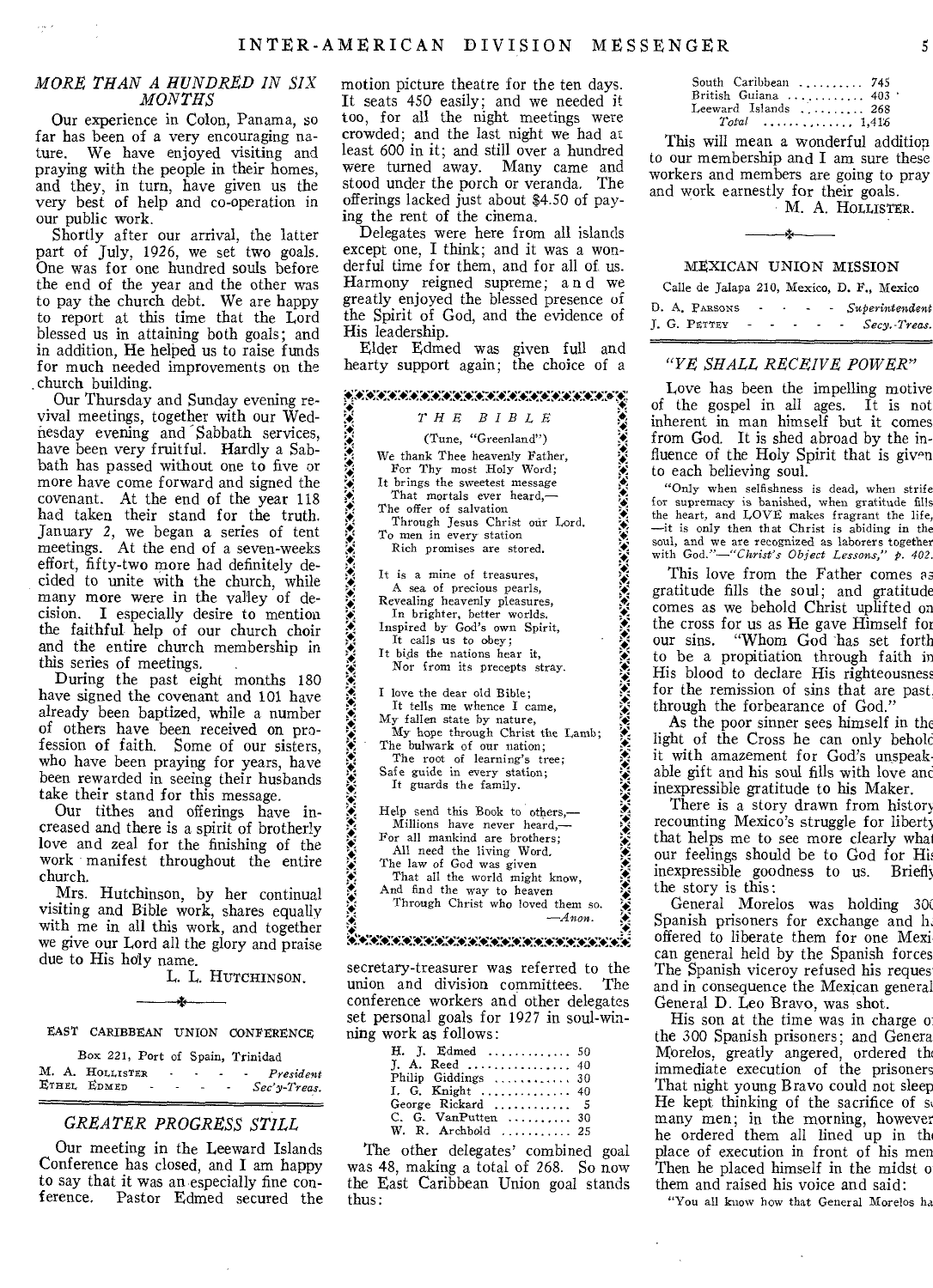sent orders to sacrifice your lives for the life of my father. You know how the life of my father was villainously taken, thus exposing you all to execution according to the laws of warfare. But I do not wish to respond thus to the errors of the Spanish viceroy; and so I have come to tell you that I have resolved to not only *give* you your lives but also your liberty. Therefore, you may now all go wherever you choose."

The prisoners, expecting death, stood speechless. . . . Then filled with joy they shouted, "We will not leave; we will stay with you and fight for the Mexican independence.!! Viva Nuestro General! . . . Viva!!!!"

How much more eagerly should sinners, guilty of death but saved from sin, enter the fight against all *sin.* How much more should they *love* and serve their Redeemer and Saviour until death! Let us have more of this love, and then we "shall receive power" for service.

CLARENCE E. MOON.

#### 600000000000000000000000000000

|  |  |  |  | HOME MISSIONARY DEPT. |      |
|--|--|--|--|-----------------------|------|
|  |  |  |  | Secretary             | xoor |
|  |  |  |  |                       |      |

#### *HARVEST INGATHERING REPORTS*

Five of the conferences and missions in the Inter-American Division are at present engaged in the Harvest Ingathering campaign. Nearly all of the other fields will put forth their effort during the months of September and October. The following reports have been received at the division office:

Santo Domingo on March 12 reported \$600.00, which is about half of her Harvest Ingathering goal. South Caribbean on March *21* had received \$540.00, and reported larger gifts than last year. One man, who gave \$75 in the last campaign, gave \$100 this year. Another man increased his gift from \$25 to \$50. Porto Rico reports \$102 received in the district of two sugar mills. One native worker in Atlantic Colombia had collected \$127 by the first of April as the result of his personal solicitation.

These reports indicate that a good beginning has been made in all of these fields, and the prospects are that our receipts for 1927 will far exceed those of last year.

**0:1** 

"Church members awake to the importance of the circulation of our literature, and devote more time to this work. Place in the homes of the people papers, tracts, and books that will preach the gospel in its several lines. There is no time to be lost."—Mrs. *E. G. White, "Southern Watchman," November 20, 1902.* 

## *HOW TO GIVE BIBLE READINGS*

There are a number of statements, which come to us through the Spirit of Prophecy, emphasizing the prominent place that Bible readings will occupy in the sounding of the last warning message:

"In visions of the night representations passed before me of a great reformatory movement among God's people . . . hundreds and thousands were seen visiting families and opening before them the Word of God." *"Testimonies," Vol. 9, p. 126.* 

"Our work has been marked out for us by our heavenly Father. We are to take our Bibles, and go forth to warn the world." *"Testimonies," Vol. 9, 0. 150.* 

"Every church should be a training school for Christian workers. Its members should be taught how to give Bible readings. . . ." *"Ministry of Healing," p. 149.* 

A new book, "How to Give Bible Readings," has been recently published to provide a text book for these Bible classes in the churches.

This book of 138 pages contains ten lessons on how to successfully conduct Bible studies; and also outlines of twenty-eight Bible studies embracing the principal doctrines of our message. We trust that every minister, Bible worker, church elder, and home missionary secretary will take an interest in promoting a Bible Workers' class in every church. In definitely carrying out this instruction from the Lord we may expect remarkable results.

## BIG WEEK *in the*  INTER-AMERICAN DIVISION June 4-11

*t*

#### **CORPINIS CONSTITUTION TO A CONSTITUTION** *A THREEFOLD OPPORTUNITY* itta eta zerregia zen zuen zuen zuen.<br>Iraila 1. Opportunity to assist in tt 1. Educational, 2. Publishing, and fAL'I tt 3. Medical work in the great mission fields of the world. a ttl tt 2. Opportunity to engage in 1. Literature *ministry,*   $\overline{124}$ 2. Personal soul-winning endeavor, and 3. Raising funds for needy missions. 3. Opportunity to donate 1. Time in selling literature, **EXAMINATE** fa a 2. One day's wages, or 3. A special amount for the finishing of the work. FIRRAR LARGON 1.100 ERRAR LARGO LA

*Remember the Date Jun* e 4 - **1 1** 

## <del>ኇዾቑቑቑቑቑቑቑቑቑቑቑቑቑቑቑቑቑቑቑቑቑቑቑ</del>ቒ

XXXXX *Missionary Volunteer Department*  MRS. E. E. ANDROSS - *Secretary*  <del>йининининин аралдар тараанда</del>

## *DID WE DO OUR BEST?*

Figures make very interesting reading when we let them sink into our hearts to test our own earnestness in this great work. So let us use the figures below to stir ourselves to greater diligence. They show what our Inter-American Missionary Volunteers did along certain lines, according to reports received in the Division Office:

|                              | 1925   | 1926                  |
|------------------------------|--------|-----------------------|
| Missionary visits            | 53.252 | 60,523                |
| Bible readings held          | 24,527 | 30.125                |
| Hours of Christian help work | 52,488 | 69,297                |
| Treatments given             | 14.174 | 13.375                |
| Value of food given          |        | \$1,856.10 \$1,908.93 |
| Articles of clothing given   | 3,541  | 3.355                 |
| Periodicals distributed      | 27,619 | 33.174                |
| Tracts distributed           | 54.277 | 49,474                |
| Books distributed            | 9.998  | 9.853                 |
| Letters written              | 8.352  | 10,289                |
| Letters received             | 5.701  | 6.514                 |

We thank God for the progress that some of these figures indicate. But why do four of these items show a backward step? Let us not forget that our army of workers is growing. Let us not fail to ask ourselves: "Did we do our best?" and

"If every member were just like me What kind of report would ours be?"

## $\rightarrow$ *HELP SOMEBODY TO-DAY*

Our Missionary Volunteers reported 69,297 hours of Christian help work for 1926, almost 17,000 more than the year before. That is a splendid increase. But have you stopped to think that we would more than double that number if every Missionary Volunteer did *one hour* of Christian help work each week? Then think what it will mean in 1927 if we live up to the slogan: Help somebody to-day!

You have done nobly. But I feel sure that you are all resolved to make the 1927 record better than that for last year. God will help you to do it, if you will HELP SOMEBODY TO-DAY.

## .<br>A *WILL YOU BE ONE*

To take the Standard of Attainment test this month? One of our fields requests its workers to take it each year that they m a y become rooted and grounded in the truth. It will help you to find the points that need strengthening and all who long to become more efficient workers will do well to take that test again this season. Many will. *Will You Be One?*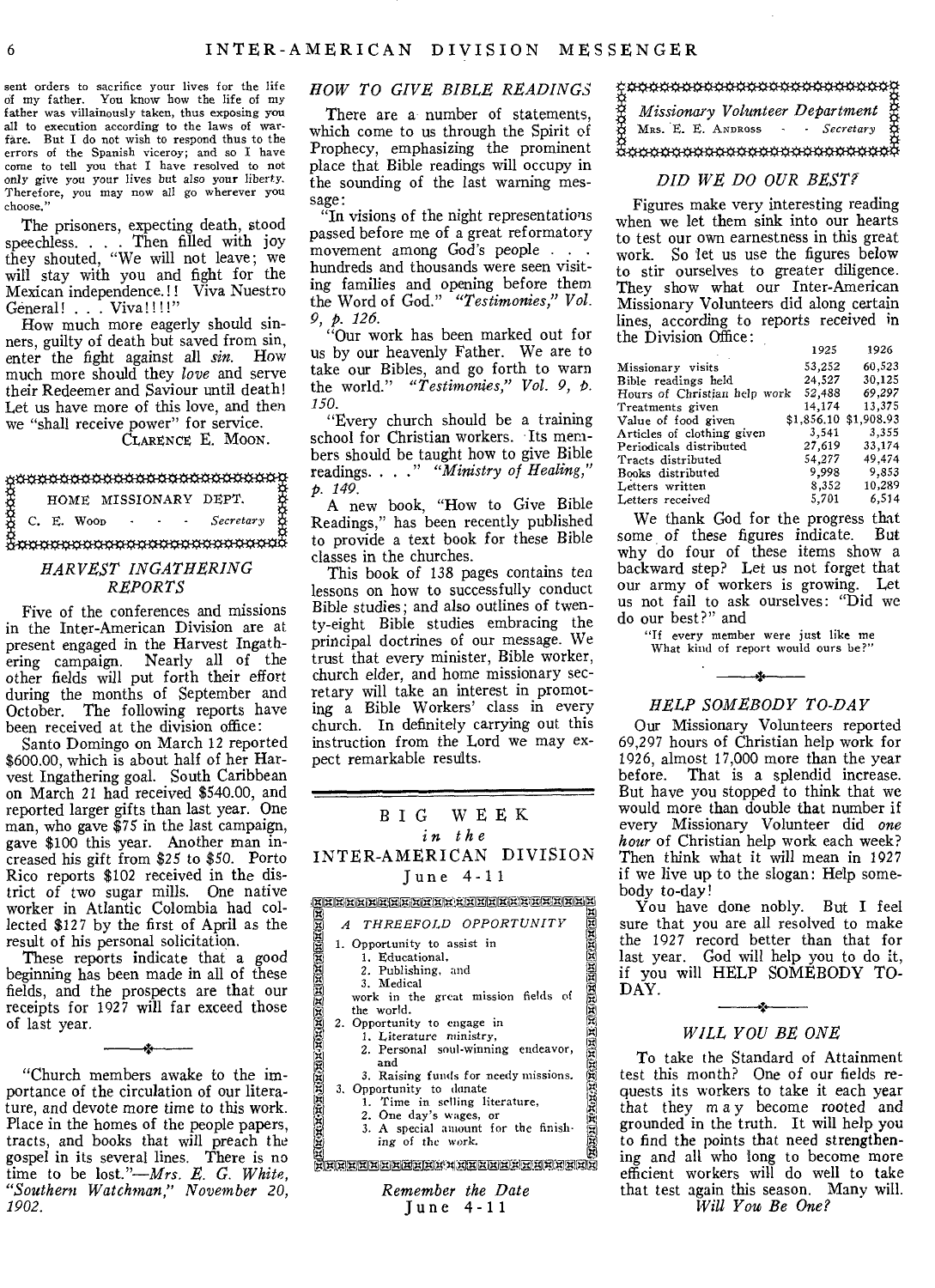PUBLISHING DEPARTMENT

J. A. P. GREEN - *Secretary*  Xxxxxxxxxxxxxxxxxxxxxxxxxxx

#### *TWO MORE YEARS OF BLESSING*

Our publishing work was presented to the servant of God "as extending to the east and to the west, to the islands of the sea, and to all parts of the *world."—"Testimonies," Vol VII, pp. 171, 172.* Then came that wonderful word: "In a large degree through our publishing houses is to be accomplished the work of that other angel who comes down from heaven with great power, and who lightens the earth with his *glory."—"Testimonies," Vol. VII, p. 140.* 

Cheered by this assurance, and by the prospect of seeing the task finished, men and women have dedicated their lives to the book work. The last two years show how the Lord has rewarded their faithfulness. During the year 1925, nineteen colporteurs took orders for \$7,494.75 worth of books. During 1926, thirty-four colporteurs took orders for \$11,160.42 worth of books, and \$8,260 worth were delivered, or 74% of all orders taken. Every page of all this great output is crying aloud the message, "Fear God, and give glory to Him, for the hour of His judgment is come."

During the two-year period fifty-four colporteurs have worked 7,179 hours and made 10,493 exhibitions of their books; with a total value of orders for two years of \$18,655.17, or an average of \$2.45 worth of orders per hour. By a little mathematics we learn that for every work day during the past two years we have sold \$30.48 worth of books. If it were possible for us to visit each home that has our literature and learn what changes have been made in the lives of the readers, I am sure we should feel rewarded for the effort. Each book sold is, as it were, a torch of light piercing into the darkness of this last hour, giving light and hope and pointing hearts to the better way.

After all, it is not the value of books sold but the value of the souls for whom we are responsible. When we read that "the printing and circulation of the books and papers that contain the truth for this time are to be our work," and that "the world is to receive the light of truth through an evangelizing ministry of the word in our books and periodicals," and that "the wider the circulation of our publications, the greater will be the demand for books that make plain the Scriptures of Truth," we take courage and dedicate anew our lives to this literature ministry.

It is encouraging, indeed, to see that many of the subscribers to *El Centinel2*  renew their subscriptions year after year, and that many homes are building Seventh-day Adventist libraries by adding one or more new books each year as they have opportunity.

Our corps of colporteurs have encountered some dangers as well as hardships, such as walking several days through fever stricken jungles, carrying their books on their backs, swimming rivers, etc. These darker experiences are always brightened with special blessings until they entirely disappear; but the blessing both to the giver and the receiver is enduring.

A year ago three of our colporteurs from the training school worked in the interior of Nicaragua selling books and explaining the truth; and as a result there are thirty people from there calling for further instruction and baptism.

The greater portion of the Republic of Panama was worked during 1926 with the health book, "Home Physician." Much of this territory had never before been worked. According to God's instruction through the Spirit of Prophecy we began with the health work, for this, she said, would break down prejudice. It would serve as an entering wedge for the gospel message.

This has been verified before our eyes in many striking experiences during our last year's work. In places where prejudice was bitter before, we can now enter and talk freely of the Bible without being suspicioned as heretics. These many places of opportunity must be visited this year with the gospel-filled books. May God help us in doing our part to lighten the world with His glory. A. V. LARSON.

#### Medellin, Colombia, January 31, 1927.

Dear Brother Green:

I am enjoying my work in Medellin. So far, despite the fact that I do not speak the Spanish, I have sold and delivered about \$125.00 worth of books. In addition, I received nearly one hundred subscriptions for our paper *El Centinela.* In the future I plan to use about five hundred each month.

Recently I secured eight subscriptions for *El Centinela* right in the heart of this Catholic city. I praise God for His wonderful help. One young man subscribed for three years and paid in advance.

After I cover the territory here I hope to work the other great cities of Colombia.

> Very sincerely yours, C. G. CHRISTIANSEN.

| Zaooooooooooooooooooooooooo |  |
|-----------------------------|--|
|                             |  |
|                             |  |
| WARD SABBATH SCHOOL DEPT.   |  |

7

## *SABBATH SCHOOL RALLY*  July 16

This should not be given during the time allotted to the Sabbath school but should occupy the 11 o'clock hour. it can be made a service of unusual blessing to all present. Silent Prayer

Opening Song Scripture Reading Prayer Special Music \*Talk: Purpose of the Sabbath School Reading: Message from our Conference President Special Music ffxercise: Improving our School (See June MESSENGER) Reading: Message from Conference Sabbath school secretary

*Song:* Work for the School

\* See Sabbath school leaflet No 1, pp. 3, 4 and 20. If possible have drawing on page *2* enlarged on card board or black board and place on wall.

#### *AIM HIGHER*

God blessed our Sabbath school work greatly during 1926, and somehow it seems to me, that our gratitude should be expressed in greater faithfulness in our efforts to do our full share in making our Sabbath schools as nearly as possible like our conception of God's ideal for them.

Surely our various aims are in keeping with God's plan for our school; and the more faithful we are in daily study, attendance, etc., the nearer we come to His plan for our schools and for us. The following comparative figures are encouraging:

|                             | 1924      | 19.26     |
|-----------------------------|-----------|-----------|
| Schools                     | 359       | 458       |
| Members                     | 11,495    | 15,017    |
| Schools taking S. S. Worker | 115       | 241       |
| Red Seals only              | 2.343     | 3,468     |
| Blue Seals only             | 4,934     | 5,966     |
| Both Seals                  | 5,151     | 8,424     |
| Investment Fund             |           | \$546.28  |
| 12 Sabbath offerings        | 20.772.84 | 23,948.20 |
| 13th Sabbath offerings      | 10.741.01 | 11.845.00 |
| Total Sabbath offerings     | 31,513.85 | 35,793.20 |
|                             |           |           |

If every other member in the Sabbath schools follow your example what will the record for 1927 be?

Did you remember to put your birthday offering into the Sabbath school fund? Some give birthday offerings on the anniversary of their baptism and marriage as well as on their birthdays each year. It is a very appropriate way of expressing gratitude to God "in whom we live and move and have our being."

A cent for each year is good,

- But why not a penny a pound
- As a thank-you for the blessings That everywhere abound?